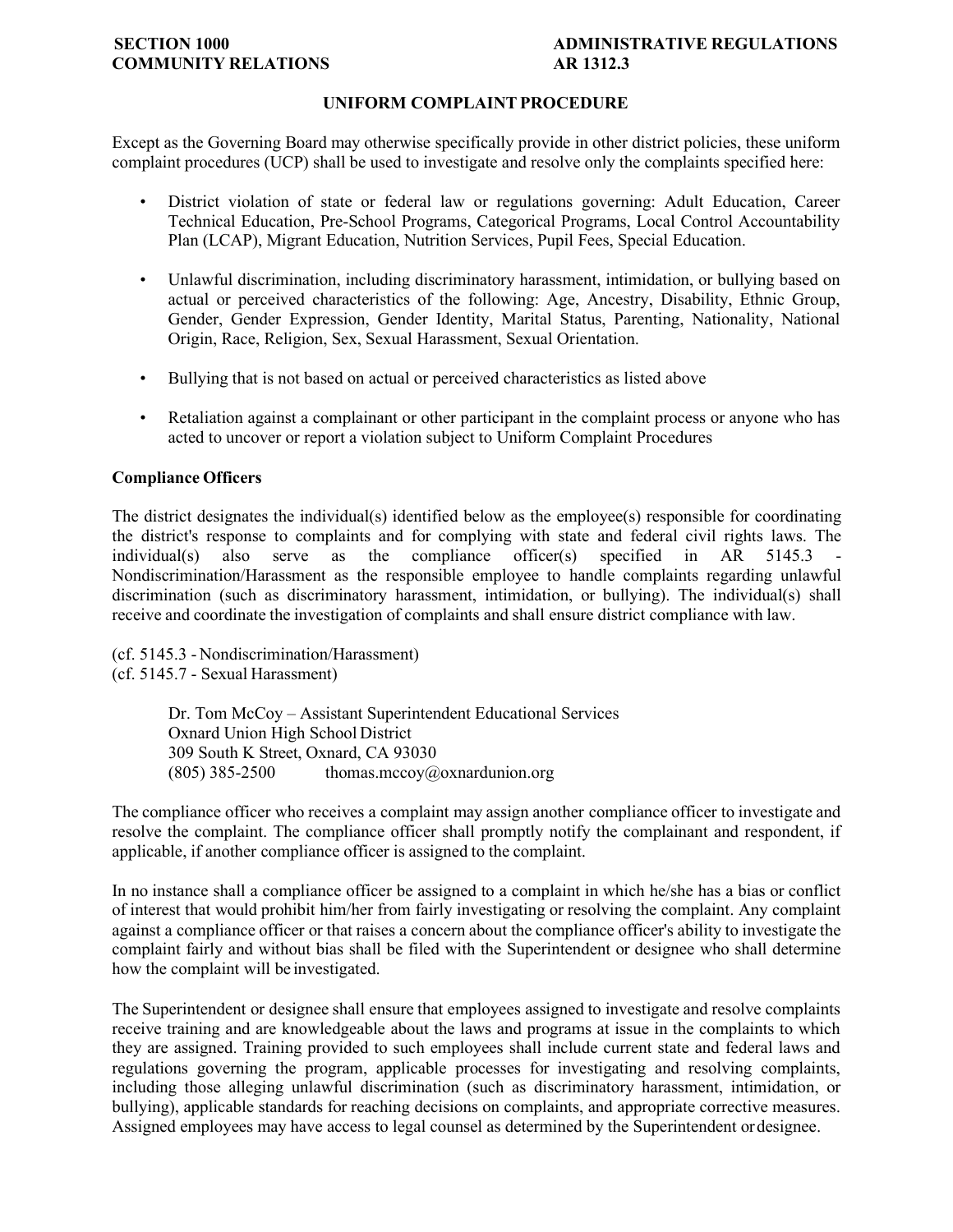The compliance officer or, if necessary, any appropriate administrator shall determine whether interim measures are necessary during and pending the result of an investigation. If interim measures are determined to be necessary, the compliance officer or the administrator shall consult with the Superintendent, the Superintendent's designee, or, if appropriate, the site principal to implement one or more interim measures. The interim measures shall remain in place until the compliance officer determines that they are no longer necessary or until the district issues its final written decision, whichever occurs first.

# **Notifications**

The district's UCP policy and administrative regulation shall be posted in all district schools and offices, including staff lounges and student government meeting rooms. (Education Code [234.1\)](http://gamutonline.net/displayPolicy/460631/1)

The Superintendent or designee shall annually provide written notification of the district's UCP, including information regarding unlawful student fees, local control and accountability plan (LCAP) requirements, and requirements related to the educational rights of foster youth and homeless students, to students, employees, parents/guardians, the district advisory committee, school advisory committees, appropriate private school officials or representatives, and other interested parties. (Education Code [262.3,](http://gamutonline.net/displayPolicy/138777/1) [48853,](http://gamutonline.net/displayPolicy/315648/1)  $\overline{48853.5}$ , [49013,](http://gamutonline.net/displayPolicy/781186/1) [49069.5,](http://gamutonline.net/displayPolicy/137891/1) [51225.1,](http://gamutonline.net/displayPolicy/1007257/1) [51225.2,](http://gamutonline.net/displayPolicy/1007258/1) [52075;](http://gamutonline.net/displayPolicy/899535/1) 5 CCR [4622\)](http://gamutonline.net/displayPolicy/187025/1)

(cf[. 0420](http://gamutonline.net/displayPolicy/1002197/1) - School Plans/Site Councils) (cf[. 0460](http://gamutonline.net/displayPolicy/857369/1) - Local Control and Accountability Plan) (cf[. 1220](http://gamutonline.net/displayPolicy/170624/1) - Citizen Advisory Committees) (cf[. 3260](http://gamutonline.net/displayPolicy/909474/1) - Fees and Charges) (cf[. 4112.9](http://gamutonline.net/displayPolicy/929964/1)[/4212.9](http://gamutonline.net/displayPolicy/929965/1)[/4312.9](http://gamutonline.net/displayPolicy/929966/1) - Employee Notifications) (cf[. 5145.6](http://gamutonline.net/displayPolicy/222839/1) - Parental Notifications) (cf[. 6173](http://gamutonline.net/displayPolicy/274293/1) - Education for Homeless Children) (cf[. 6173.1](http://gamutonline.net/displayPolicy/324915/1) - Education for Foster Youth)

The annual notification and complete contact information of the compliance officer(s) may be posted on the district web site and, if available, provided through district-supported socialmedia.

(cf[. 1113](http://gamutonline.net/displayPolicy/211084/1) - District and School Web Sites) (cf[. 1114](http://gamutonline.net/displayPolicy/697130/1) - District-Sponsored Social Media)

The Superintendent or designee shall ensure that all students and parents/guardians, including students and parents/guardians with limited English proficiency, have access to the relevant information provided in the district's policy, regulation, forms, and notices concerning the UCP.

If 15 percent or more of students enrolled in a particular district school speak a single primary language other than English, the district's policy, regulation, forms, and notices concerning the UCP shall be translated into that language, in accordance with Education Code [234.1](http://gamutonline.net/displayPolicy/460631/1) and [48985.](http://gamutonline.net/displayPolicy/132268/1) In all other instances, the district shall ensure meaningful access to all relevant UCP information for parents/guardians with limited English proficiency.

The notice shall:

- 1. Identify the person(s), position(s), or unit(s) responsible for receiving complaints.
- 2. Advise the complainant of any civil law remedies that may be available to him/her under state or federal antidiscrimination laws, if applicable.
- 3. Advise the complainant of the appeal process, including, if applicable, the complainant's right to take a complaint directly to the California Department of Education (CDE) or to pursue remedies before civil courts or other public agencies, such as the U.S. Department of Education's Office for Civil Rights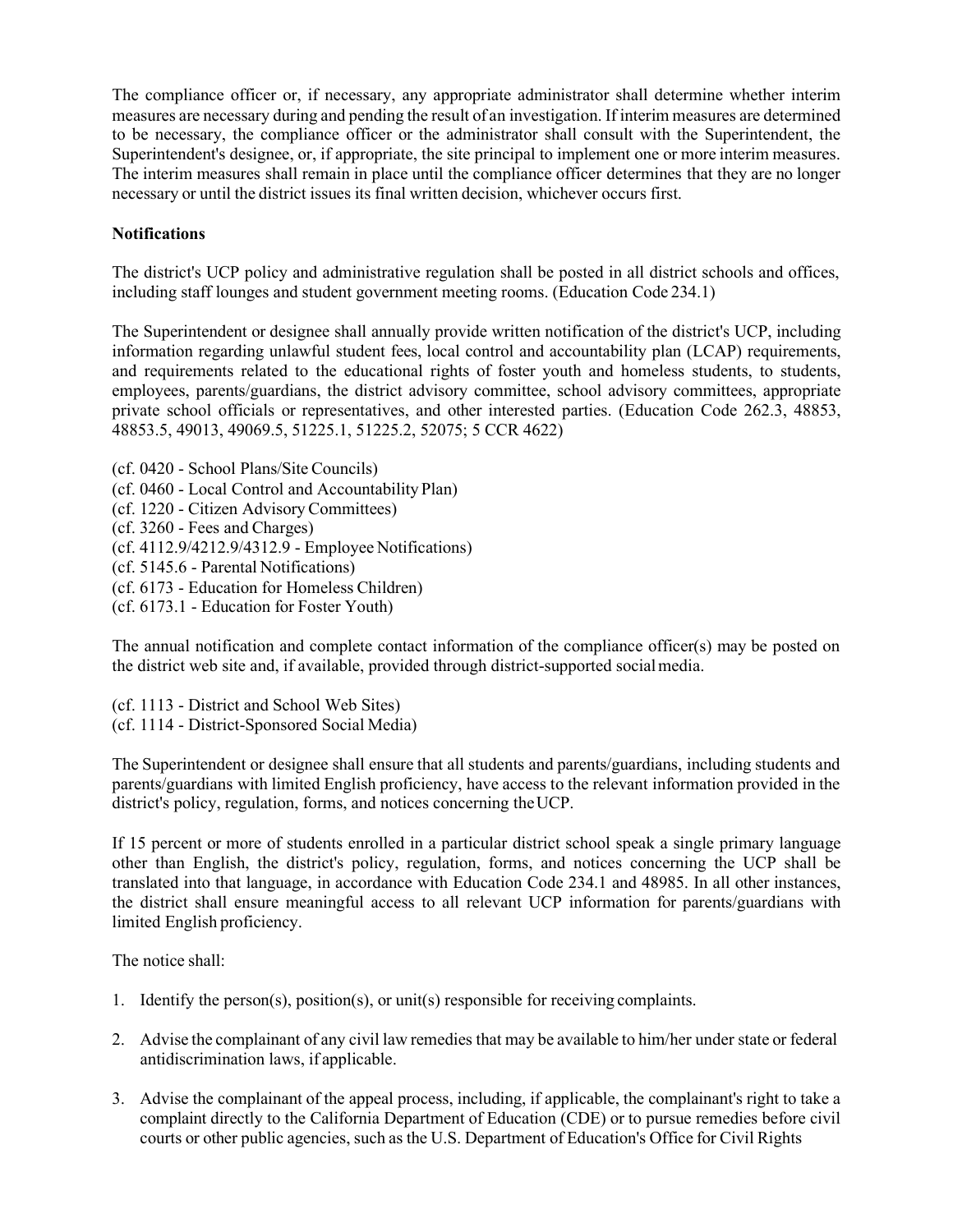(OCR) in cases involving unlawful discrimination (such as discriminatory harassment, intimidation, or bullying).

- 4. Include statements that:
	- a. The district has the primary responsibility to ensure compliance with applicable state and federal laws and regulations governing educational programs.
	- b. The complaint review shall be completed within 60 calendar days from the date of receipt of the complaint unless the complainant agrees in writing to an extension of the timeline.
	- c. Complaints should be filed in writing and signed by the complainant. If a complainant is unable to put his/her complaint in writing, for example, due to conditions such as a disability or illiteracy, district staff shall assist him/her in the filing of the complaint.
	- d. If a complaint is not filed in writing but the district receives notice of any allegation that is subject to the UCP, the district shall take affirmative steps to investigate and address the allegations, in a manner appropriate to the particular circumstances.

If the allegation involves retaliation or unlawful discrimination (such as discriminatory harassment, intimidation, or bullying) and the investigation reveals that discrimination has occurred, the district will take steps to prevent recurrence of discrimination and correct its discriminatory effects on the complainant, and on others, if appropriate.

- e. A student enrolled in a public school shall not be required to pay a fee for his/her participation in an educational activity that constitutes an integral fundamental part of the district's educational program, including curricular and extracurricular activities.
- f. The Board is required to adopt and annually update the LCAP in a manner that includes meaningful engagement of parents/guardians, students, and other stakeholders in the development and/or review of the LCAP.
- g. A foster youth shall receive information about educational rights related to his/her educational placement, enrollment in and checkout from school, as well as the responsibilities of the district liaison for foster youth to ensure and facilitate these requirements and to assist the student in ensuring proper transfer of his/her credits, records, and grades when he/she transfers between schools or between the district and another district.
- h. A foster youth or homeless student who transfers into a district high school or between district high schools shall be notified of the district's responsibility to:
	- (1) Accept any coursework or part of the coursework that the student has satisfactorily completed in another public school, juvenile court school, or a nonpublic, nonsectarian school or agency, and to issue full or partial credit for the coursework completed.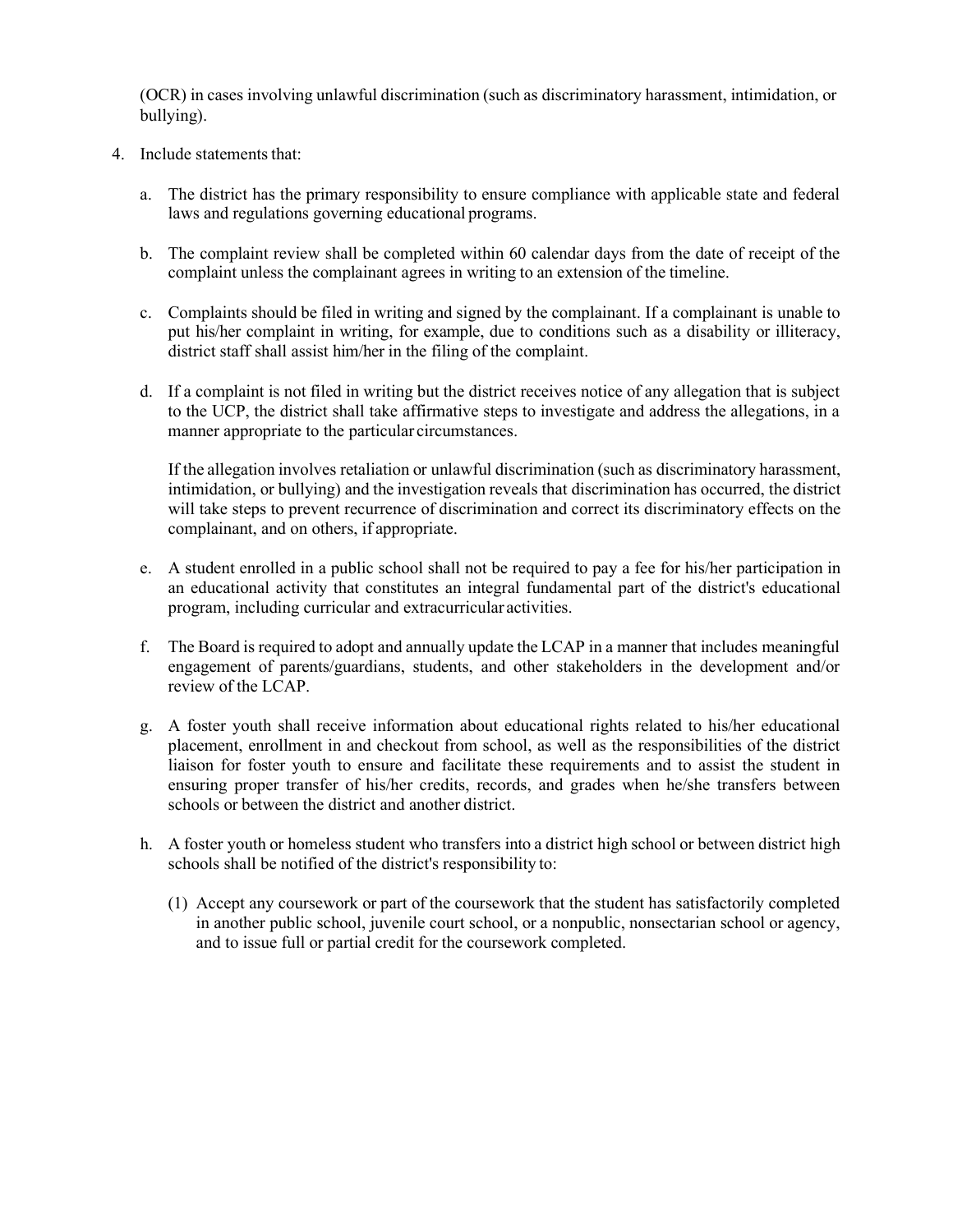- (2) Not require the student to retake any course or a portion of a course which he/she has satisfactorily completed in another public school, juvenile court school, or a nonpublic, nonsectarian school or agency.
- (3) If the student has completed his/her second year of high school before the transfer, provide the student information about district-adopted coursework and Board-imposed graduation requirements from which he/she may be exempted pursuant to Education Code [51225.1.](http://gamutonline.net/displayPolicy/1007257/1)
- i. The complainant has a right to appeal the district's decision to the CDE by filing a written appeal within 15 calendar days of receiving the district's decision.

In any complaint alleging unlawful discrimination (such as discriminatory harassment, intimidation, or bullying), the respondent also shall have the right to file an appeal with the CDE in the same manner as the complainant, if he/she is dissatisfied with the district's decision.

- j. The appeal to the CDE must include a copy of the complaint filed with the district and a copy of the district's decision.
- k. Copies of the district's UCP are available free of charge.

#### **District Responsibilities**

All UCP-related complaints shall be investigated and resolved within 60 calendar days of the district's receipt of the complaint unless the complainant agrees in writing to an extension of the timeline. (5 CCR [4631\)](http://gamutonline.net/displayPolicy/187027/1)

For complaints alleging unlawful discrimination (such as discriminatory harassment, intimidation, or bullying), the district shall inform the respondent when the complainant agrees to an extension of the timeline for investigating and resolving the complaint.

The compliance officer shall maintain a record of each complaint and subsequent related actions, including steps taken during the investigation and all information required for compliance with 5 CCR [4631](http://gamutonline.net/displayPolicy/187027/1) and [4633.](http://gamutonline.net/displayPolicy/390294/1)

All parties involved in the allegations shall be notified when a complaint is filed and when a decision or ruling is made. However, the compliance officer shall keep all complaints or allegations of retaliation or unlawful discrimination (such as discriminatory harassment, intimidation, or bullying) confidential except when disclosure is necessary to carry out the investigation, take subsequent corrective action, conduct ongoing monitoring, or maintain the integrity of the process. (5 CCR [4630,](http://gamutonline.net/displayPolicy/187026/1) [4964\)](http://gamutonline.net/displayPolicy/244921/1)

#### **Filing of Complaints**

The complaint shall be presented to the compliance officer who shall maintain a log of complaints received, providing each with a code number and a date stamp.

All complaints shall be filed in writing and signed by the complainant. If a complainant is unable to put a complaint in writing due to conditions such as a disability or illiteracy, district staff shall assist him/her in the filing of the complaint. (5 CCR [4600\)](http://gamutonline.net/displayPolicy/187020/1)

# *Complaints shall also be filed in accordance with the following rules, asapplicable:*

*1.* A complaint alleging district violation of applicable state or federal law or regulations governing adult education programs, consolidated categorical aid programs, migrant education, career technical and technical education and training programs, child care and development programs, child nutrition programs, and special education programs may be filed by any individual, public agency, or organization. (5 CCR [4630\)](http://gamutonline.net/displayPolicy/187026/1)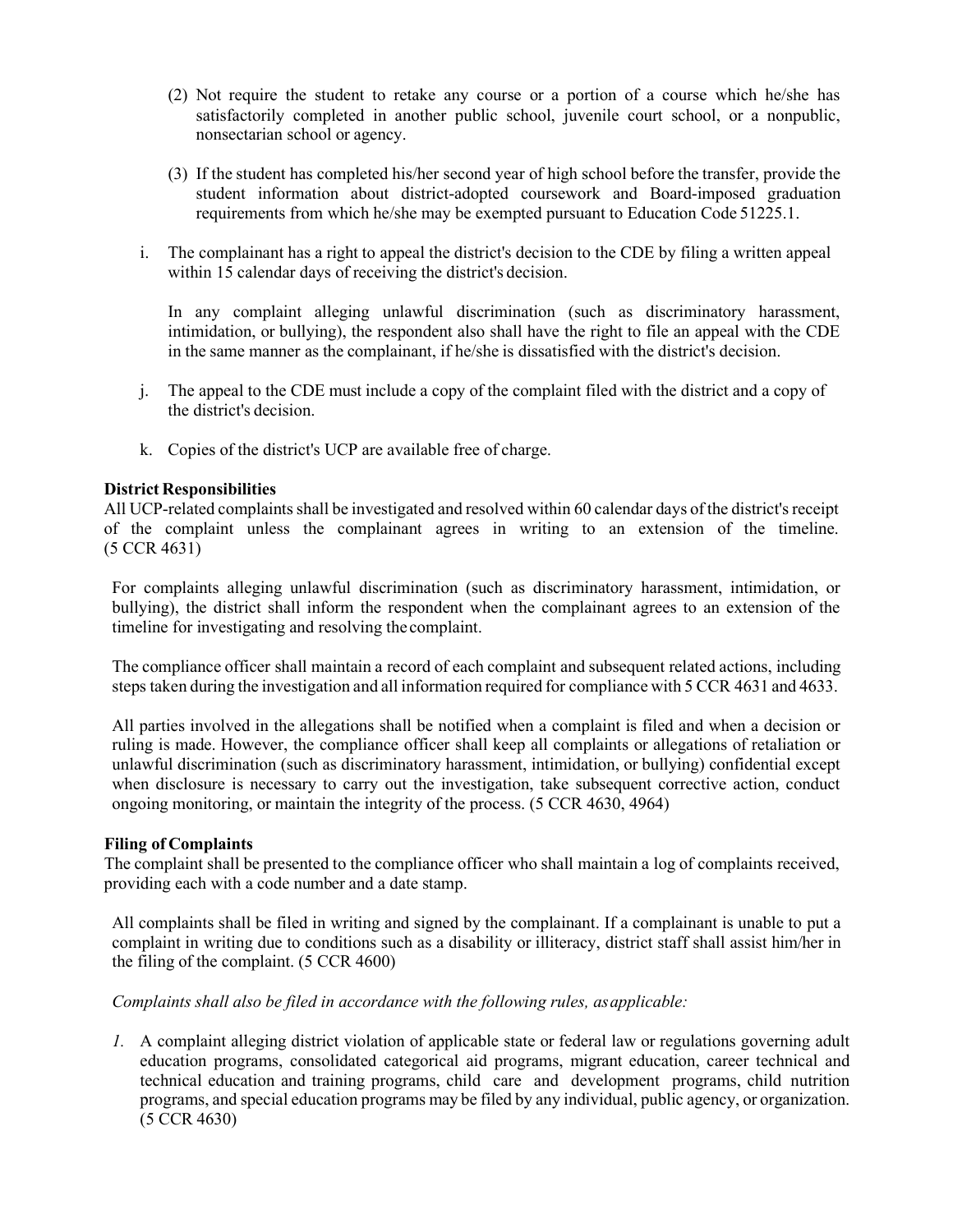- 2. Any complaint alleging noncompliance with law regarding the prohibition against requiring students to pay student fees, deposits, and charges or any requirement related to the LCAP may be filed anonymously if the complaint provides evidence, or information leading to evidence, to support an allegation of noncompliance. A complaint about a violation of the prohibition against the charging of unlawful student fees may be filed with the principal of the school or with the Superintendent or designee. However, any such complaint shall be filed no later than one year from the date the alleged violation occurred. (Education Code [49013,](http://gamutonline.net/displayPolicy/781186/1) [52075;](http://gamutonline.net/displayPolicy/899535/1) 5 CCR [4630\)](http://gamutonline.net/displayPolicy/187026/1)
- 3. A complaint alleging unlawful discrimination (such as discriminatory harassment, intimidation, or bullying) may be filed only by a person who alleges that he/she personally suffered the unlawful discrimination or by a person who believes that an individual or any specific class of individuals has been subjected to it. The complaint shall be initiated no later than six months from the date when the alleged unlawful discrimination occurred, or six months from the date when the complainant first obtained knowledge of the facts of the alleged unlawful discrimination. The time for filing may be extended for up to 90 days by the Superintendent or designee for good cause upon written request by the complainant setting forth the reasons for the extension. (5 CCR [4630\)](http://gamutonline.net/displayPolicy/187026/1)
- 4. When a complaint alleging unlawful discrimination (such as discriminatory harassment, intimidation, or bullying) is filed anonymously, the compliance officer shall pursue an investigation or other response as appropriate, depending on the specificity and reliability of the information provided and the seriousness of the allegation.
- 5. When the complainant of unlawful discrimination (such as discriminatory harassment, intimidation, or bullying) or the alleged victim, when he/she is not the complainant, requests confidentiality, the compliance officer shall inform him/her that the request may limit the district's ability to investigate the conduct or take other necessary action. When honoring a request for confidentiality, the district shall nevertheless take all reasonable steps to investigate and resolve/respond to the complaint consistent with the request.

## **Mediation**

Within three business days after the compliance officer receives the complaint, he/she may informally discuss with all the parties the possibility of using mediation. Mediation shall be offered to resolve complaints that involve more than one student and no adult. However, mediation shall not be offered or used to resolve any complaint involving an allegation of sexual assault or where there is a reasonable risk that a party to the mediation would feel compelled to participate. If the parties agree to mediation, the compliance officer shall make all arrangements for this process.

Before initiating the mediation of a complaint alleging retaliation or unlawful discrimination (such as discriminatory harassment, intimidation, or bullying), the compliance officer shall ensure that all parties agree to make the mediator a party to relevant confidential information. The compliance officer shall also notify all parties of the right to end the informal process at any time.

If the mediation process does not resolve the problem within the parameters of law, the compliance officer shall proceed with his/her investigation of the complaint.

The use of mediation shall not extend the district's timelines for investigating and resolving the complaint unless the complainant agrees in writing to such an extension of time. If mediation is successful and the complaint is withdrawn, then the district shall take only the actions agreed to through the mediation. If mediation is unsuccessful, the district shall then continue with subsequent steps specified in this administrative regulation.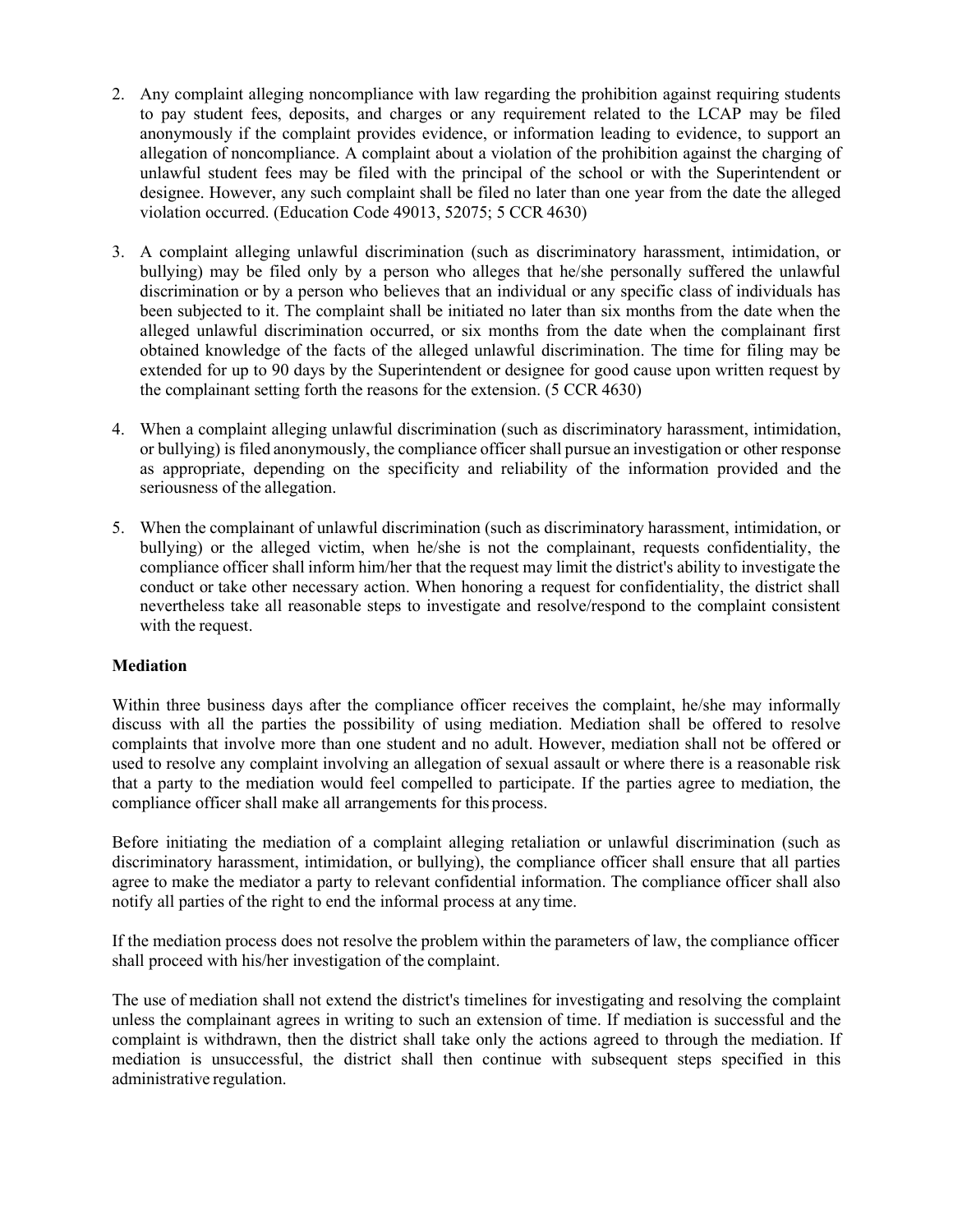### **Investigation of Complaint**

Within 10 business days after the compliance officer receives the complaint, the compliance officer shall begin an investigation into the complaint.

Within one business day of initiating the investigation, the compliance officer shall provide the complainant and/or his/her representative with the opportunity to present the information contained in the complaint to the compliance officer and shall notify the complainant and/or his/her representative of the opportunity to present the compliance officer with any evidence, or information leading to evidence, to support the allegations in the complaint. Such evidence or information may be presented at any time during the investigation.

In conducting the investigation, the compliance officer shall collect all available documents and review all available records, notes, or statements related to the complaint, including any additional evidence or information received from the parties during the course of the investigation. He/she shall individually interview all available witnesses with information pertinent to the complaint, and may visit any reasonably accessible location where the relevant actions are alleged to have taken place. At appropriate intervals, the compliance officer shall inform both parties of the status of the investigation.

To investigate a complaint alleging retaliation or unlawful discrimination (such as discriminatory harassment, intimidation, or bullying), the compliance officer shall interview the alleged victim(s), any alleged offenders, and other relevant witnesses privately, separately, and in a confidential manner. As necessary, additional staff or legal counsel may conduct or support the investigation.

A complainant's refusal to provide the district's investigator with documents or other evidence related to the allegations in the complaint, failure or refusal to cooperate in the investigation, or engagement in any other obstruction of the investigation may result in the dismissal of the complaint because of a lack of evidence to support the allegation. Similarly, a respondent's refusal to provide the district's investigator with documents or other evidence related to the allegations in the complaint, failure or refusal to cooperate in the investigation, or engagement in any other obstruction of the investigation may result in a finding, based on evidence collected, that a violation has occurred and in the imposition of a remedy in favor of the complainant. (5 CCR [4631\)](http://gamutonline.net/displayPolicy/187027/1)

In accordance with law, the district shall provide the investigator with access to records and other information related to the allegation in the complaint and shall not in any way obstruct the investigation. Failure or refusal of the district to cooperate in the investigation may result in a finding based on evidence collected that a violation has occurred and in the imposition of a remedy in favor of the complainant. (5 CCR [4631\)](http://gamutonline.net/displayPolicy/187027/1)

The compliance officer shall apply a "preponderance of the evidence" standard in determining the veracity of the factual allegations in a complaint. This standard is met if the allegation is more likely to be true than not.

## **Report of Findings**

Unless extended by written agreement with the complainant, a final decision shall be sent to the complainant within 60 calendar days of the district's receipt of the complaint. Within 30 calendar days of receiving the complaint, the compliance officer shall prepare and send to the complainant a written report, as described in the section "Final Written Decision" below. If the complainant is dissatisfied with the compliance officer's decision, he/she may, within five business days, file his/her complaint in writing with the Board.

The Board may consider the matter at its next regular Board meeting or at a special Board meeting convened in order to meet the 60-day time limit within which the complaint must be answered. The Board may decide not to hear the complaint, in which case the compliance officer's decision shall be final.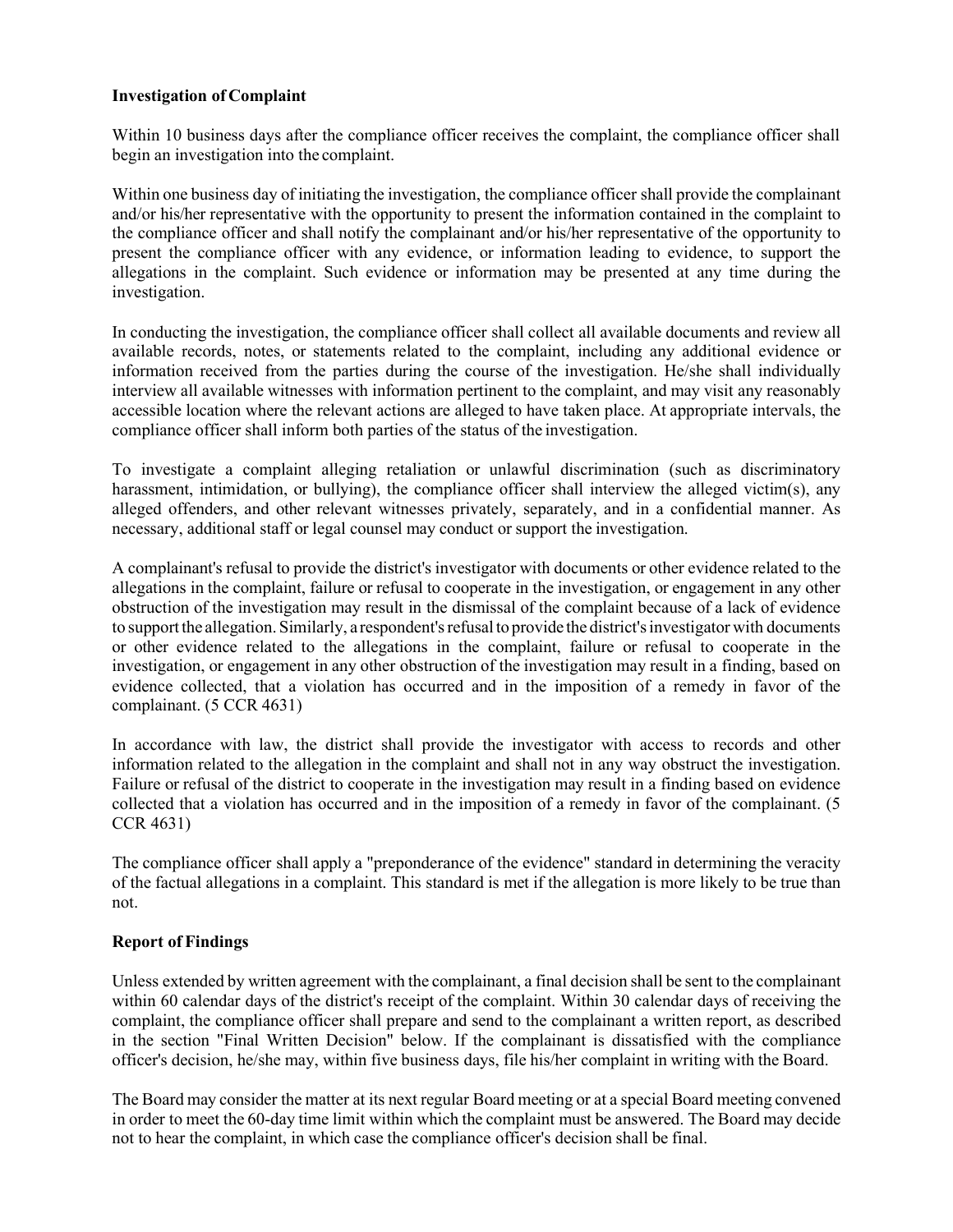If the Board hears the complaint, the compliance officer shall send the Board's decision to the complainant within 60 calendar days of the district's initial receipt of the complaint or within the time period that has been specified in a written agreement with the complainant. (5 CCR 4631)

In resolving any complaint alleging unlawful discrimination (such as discriminatory harassment, intimidation, and bullying), the respondent also shall be sent the district's decision and, in the same manner as the complainant, may file a complaint with the Board if dissatisfied with thedecision.

# **Final Written Decision**

The district's decision on how it will resolve the complaint shall be in writing and shall be sent to the complainant and respondent. (5 CCR [4631\)](http://gamutonline.net/displayPolicy/187027/1)

In consultation with district legal counsel, information about the relevant part of a decision may be communicated to a victim who is not the complainant and to other parties who may be involved in implementing the decision or are affected by the complaint, as long as the privacy of the parties is protected. In a complaint alleging unlawful discrimination (such as discriminatory harassment, intimidation, and bullying), notice of the district's decision to the alleged victim shall include information about any sanction to be imposed upon the respondent that relates directly to the alleged victim.

If the complaint involves a limited-English-proficient student or parent/guardian and the student involved attends a school at which 15 percent or more of the students speak a single primary language other than English, then the decision shall also be translated into that language. In all other instances, the district shall ensure meaningful access to all relevant information for parents/guardians with limited English proficiency.

For all complaints, the decision shall include: (5 CCR 4631)

- 1. The findings of fact based on the evidence gathered. In reaching a factual determination, the following factors may be taken into account:
	- a. Statements made by any witnesses
	- b. The relative credibility of the individualsinvolved
	- c. How the complaining individual reacted to theincident
	- d. Any documentary or other evidence relating to the alleged conduct
	- e. Past instances of similar conduct by any alleged offenders
	- f. Past false allegations made by the complainant
- 2. The conclusion(s) of law
- 3. Disposition of the complaint
- 4. Rationale for such disposition

For complaints of retaliation or unlawful discrimination (such as discriminatory harassment, intimidation, or bullying), the disposition of the complaint shall include a determination for each allegation as to whether retaliation or unlawful discrimination has occurred.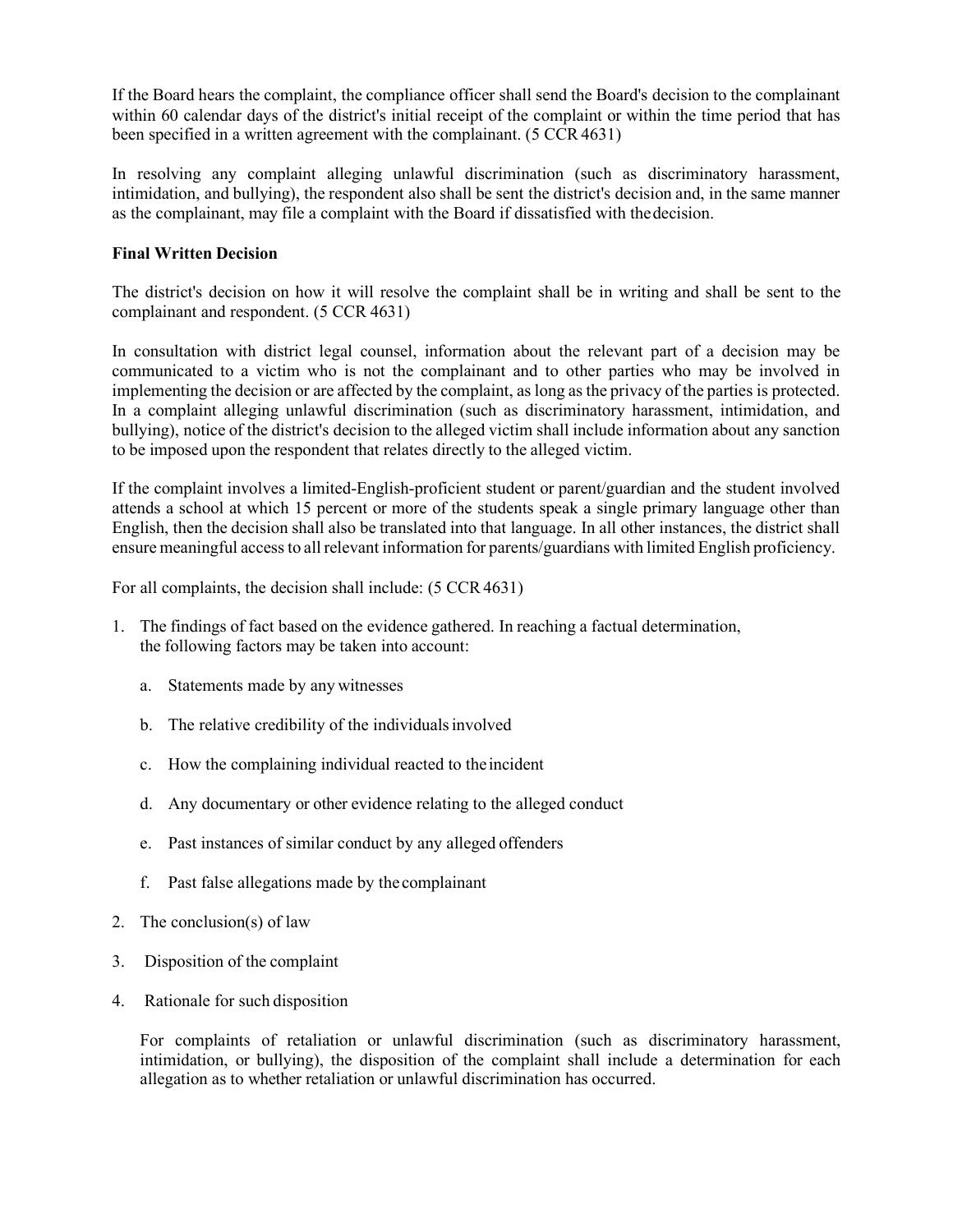The determination of whether a hostile environment exists may involve consideration of the following:

- a. How the misconduct affected one or more students' education
- b. The type, frequency, and duration of themisconduct
- c. The relationship between the alleged victim(s) and offender(s)
- d. The number of persons engaged in the conduct and at whom the conduct was directed
- e. The size of the school, location of the incidents, and context in which theyoccurred
- f. Other incidents at the school involving different individuals
- 5. Corrective action(s), including any actions that have been taken or will be taken to address the allegations in the complaint and including, with respect to a student fees complaint, a remedy that comports with Education Code [49013](http://gamutonline.net/displayPolicy/781186/1) and 5 CCR [4600](http://gamutonline.net/displayPolicy/187020/1)

For complaints of unlawful discrimination (such as discriminatory harassment, intimidation, or bullying), the decision may, as required by law, include:

- a. The corrective actions imposed on the respondent
- b. Individual remedies offered or provided to the complainant or another person who was the subject of the complaint, but this information should not be shared with the respondent.
- c. Systemic measures the school has taken to eliminate a hostile environment and preventrecurrence
- 6. Notice of the complainant's and respondent's right to appeal the district's decision to the CDE within 15 calendar days, and procedures to be followed for initiating such anappeal

The decision may also include follow-up procedures to prevent recurrence or retaliation and for reporting any subsequent problems.

For complaints alleging unlawful discrimination based on state law (such as discriminatory harassment, intimidation, and bullying), the decision shall also include a notice to the complainant that:

- 1. He/she may pursue available civil law remedies outside of the district's complaint procedures, including seeking assistance from mediation centers or public/private interest attorneys, 60 calendar days after the filing of an appeal with the CDE. (Education Code [262.3\)](http://gamutonline.net/displayPolicy/138777/1)
- 2. The 60 days moratorium does not apply to complaints seeking injunctive relief in state courts or to discrimination complaints based on federal law. (Education Code [262.3\)](http://gamutonline.net/displayPolicy/138777/1)
- 3. Complaints alleging discrimination based on race, color, national origin, sex, gender, disability, or age may also be filed with the U.S. Department of Education, Office for Civil Rights at [www.ed.gov/ocr](http://www.ed.gov/ocr) within 180 days of the alleged discrimination.

#### **Corrective Actions**

When a complaint is found to have merit, the compliance officer shall adopt any appropriate corrective action permitted by law. Appropriate corrective actions that focus on the larger school or district environment may include, but are not limited to, actions to reinforce district policies; training for faculty, staff, and students; updates to school policies; or school climate surveys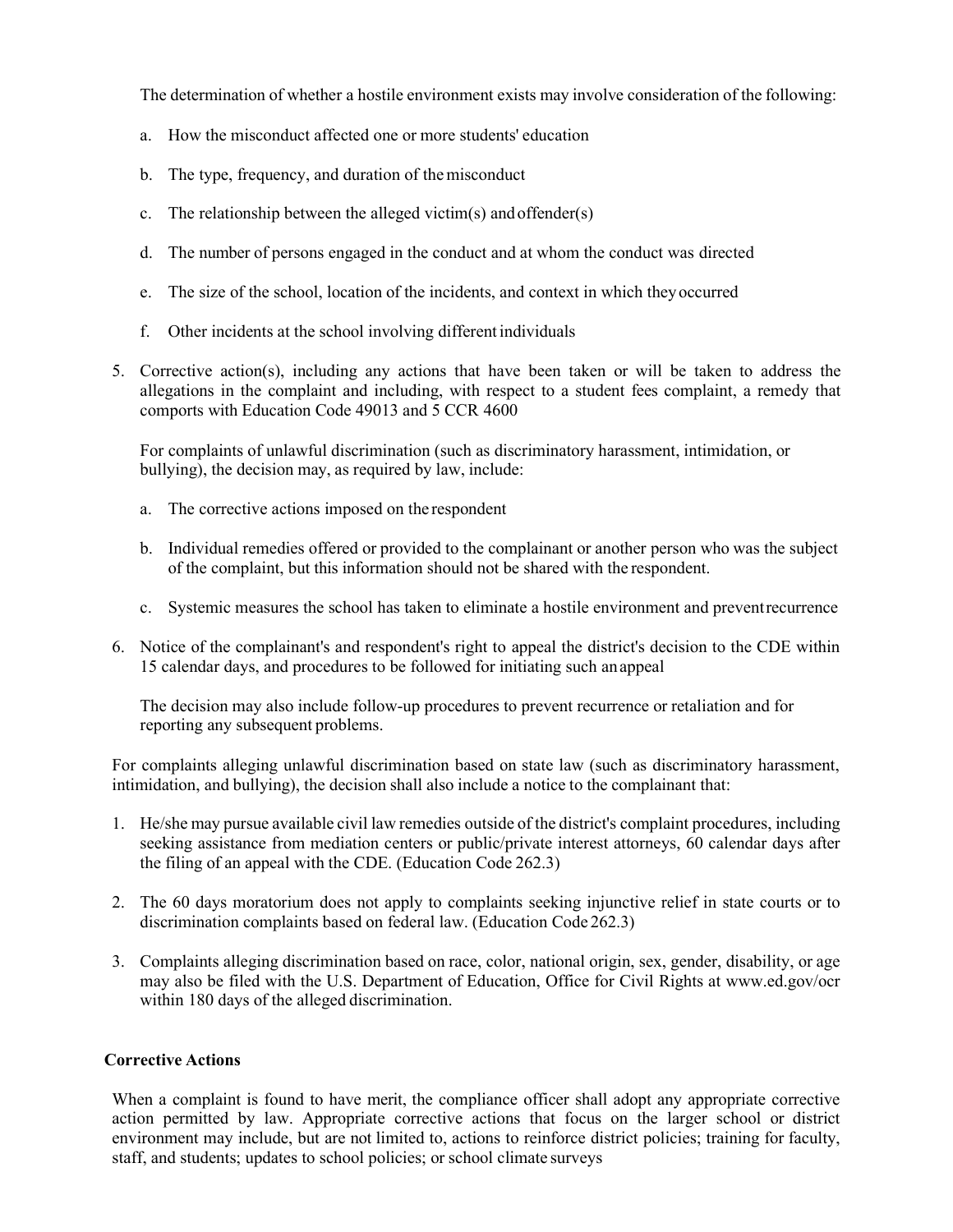For complaints involving retaliation or unlawful discrimination (such as discriminatory harassment, intimidation, or bullying), appropriate remedies that may be offered to the victim but not communicated to the respondent may include, but are not limited to, the following:

- 1. Counseling
- 2. Academic support
- 3. Health services
- 4. Assignment of an escort to allow the victim to move safely aboutcampus
- 5. Information regarding available resources and how to report similar incidents orretaliation
- 6. Separation of the victim from any other individuals involved, provided the separation does not penalize the victim
- 7. Restorative justice
- 8. Follow-up inquiries to ensure that the conduct has stopped and there has been noretaliation
- 9. Determination of whether any past actions of the victim that resulted in discipline were related to the treatment the victim received and described in the complaint

For complaints involving retaliation or unlawful discrimination (such as discriminatory harassment, intimidation, or bullying), appropriate corrective actions that focus on a student offender may include, but are not limited to, the following:

- 1. Transfer from a class or school as permitted by law
- 2. Parent/guardian conference
- 3. Education regarding the impact of the conduct on others
- 4. Positive behavior support
- 5. Referral to a student success team
- 6. Denial of participation in extracurricular or co-curricular activities or other privileges as permitted by law
- 7. Disciplinary action, such as suspension or expulsion, as permitted by law

When an employee is found to have committed retaliation or unlawful discrimination (such as discriminatory harassment, intimidation, or bullying), the district shall take appropriate disciplinary action, up to and including dismissal, in accordance with applicable law and collective bargaining agreement.

The district may also consider training and other interventions for the larger school community to ensure that students, staff, and parents/guardians understand the types of behavior that constitute unlawful